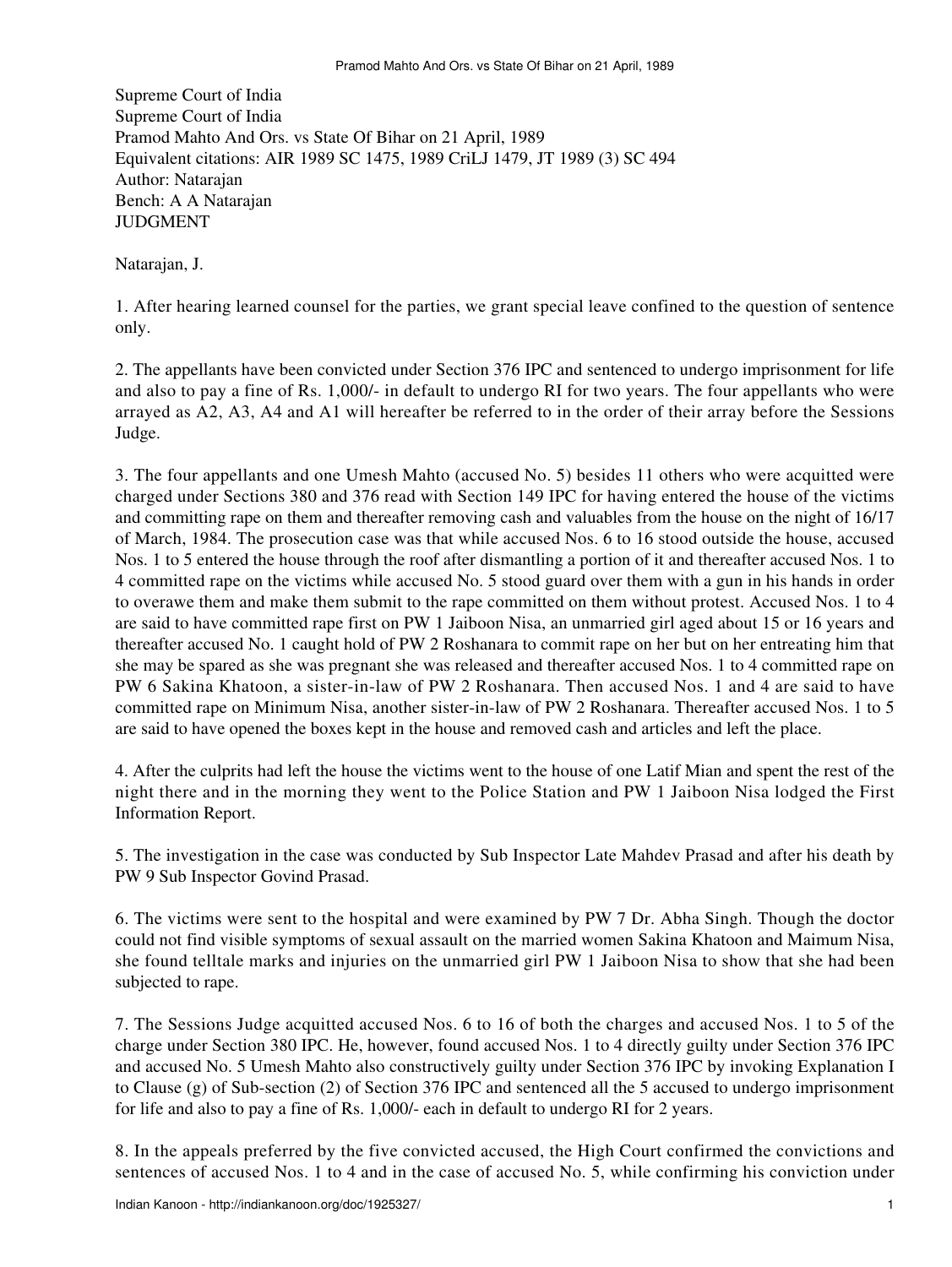Section 376 IPC, the High Court reduced the sentence to RI for 2 years. It is in such circumstances accused Nos. 1 to 4 have approached this Court with the special leave petition.

9. Mr. A.K. Sen, learned Senior advocate appearing for the appellants, sought leave to canvass the conviction of the appellants on its merits and contended that the case has been foisted on the appellants due to communal feelings, that there has been inordinate delay in lodging the First Information Report and that the prosecution case that the appellants had committed rape in succession on a plurality of victims is a biological impossibility and hence the prosecution case is wholly unworthy of acceptance. We found no merit in those contentions because even if communal feelings had run high, it is inconceivable that an unmarried girl and two married women would go to the extent of staking their reputation and future in order to falsely set up a case of rape on them for the sake of communal interests. As regards the delay in lodging the first information report, the Sessions Judge and the High Court have considered the matter fully and held that the delay has been satisfactorily explained and we found no reason to differ from the view taken by the Sessions Judge and the High Court. In so far as the last contention is concerned, we found that the defence has not been able to explain how else PW 1 Jaiboon Nisa, an unmarried girl aged about 15 or 16 years, could have come to sustain the telltale marks and injuries of rape on her person as were found by PW 1 Dr. Abha Singh unless she had been raped by the appellants. Once it is established that the appellants had acted in concert and entered the house of the victims and thereafter raped PW 1 Jaiboon Nisa, then all of them would be guilty under Section 376 IPC in terms of Explanation I to Clause (g) of Sub-section (2) of Section 376 IPC irrespective of whether she had been raped by one or more them. The Explanation in question reads as under :

Where a woman is raped by one or more in a group of persons acting in furtherance of their common intention, each of the persons shall be deemed to have committed gang rape within the meaning of this sub-section.

10. This Explanation has been introduced by the legislature with a view to effectively deal with the growing menace of gang rape. In such circumstances, it is not necessary that the prosecution should adduce clinching proof of a completed act of rape by each one of the accused on the victim or on each one of the victims where there are more than one in order to find the accused guilty of gang rape and convict them under Section 376 IPC.

11. It was on account of these factors we declined leave to the appellants to canvass the correctness of their conviction under Section 376 IPC and granted leave confined only to the question of sentence when Mr. A.K. Sen made a fervent plea that atleast in the matter of sentence the accused are entitled to be heard. It was urged by him that there was no compelling reason for the Sessions Judge to have awarded the maximum sentence of imprisonment for life on accused 1 to 4 instead of awarding them the minimum sentence which is by itself adequately rigorous viz. RI for ten years. It was also urged by him that when the High Court had modified the sentence on accused No. 5 from imprisonment for life to RI for 2 years, the High Court should have similarly reduced the sentence of accused Nos. 1 to 4 also. Learned counsel for the respondent State submitted that accused Nos. 1 to 4 cannot seek parity of treatment with accused No. 5 in the matter of sentence because they had actually committed rape on PW 1 Jaiboon Nisa and the other victims. He, however, said that if any reduction of sentence is ordered, the reduction should not be below the minimum sentence of ten years RI prescribed under Section 376 IPC.

12. Having given the matter our due consideration, we are not inclined to modify the sentence imposed on accused No. 1 Dr. Bharti because of the leading role played by him in the commission of the offences. However, in the case of accused Nos. 2 to 4 viz. appellants 1 to 3 we think that the ends of justice would be met by awarding them the minimum sentence of ten years RI, as it is by itself a severe punishment, and because of the admission made on behalf of the State that there are no special circumstances to call for the imposition of the maximum sentence of imprisonment for life on these three appellants. Consequently, we allow the appeal in part in so far as appellants 1 to 3 (accused Nos. 2 to 4) are concerned and modify their sentence of imprisonment for life to RI for ten years and dismiss the appeal in so far as it relates to appellant